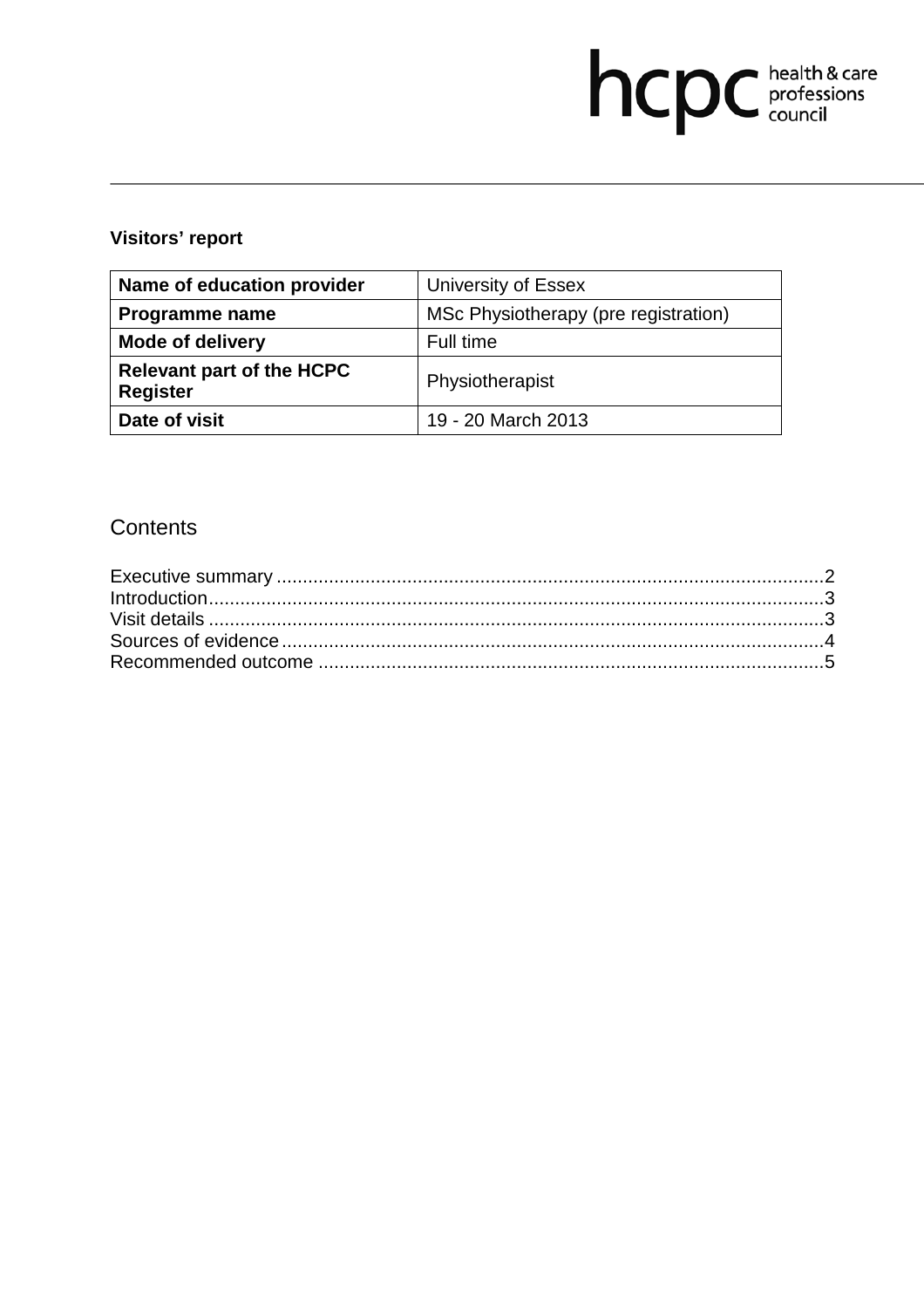### Executive summary

The Health and Care Professions Council (HCPC) approve educational programmes in the UK which health and care professionals must complete before they can apply to be registered with us. The HCPC is a statutory regulator and our main aim is to protect the public. The HCPC currently regulates 16 professions. All of these professions have at least one professional title which is protected by law. This means that anyone using the title 'Physiotherapist' or 'Physical therapist' must be registered with us. The HCPC keep a register of health and care professionals who meet our standards for their training, professional skills, behaviour and health.

The visitors' report which follows outlines the recommended outcome made by the visitors on the ongoing approval of the programme. The education provider has until 19 April 2013 to provide observations on this report. The report and any observations received will be considered by the Education and Training Committee (Committee) on 9 May 2013. At this meeting, the Committee will accept the visitors' recommended outcome and approve the programme.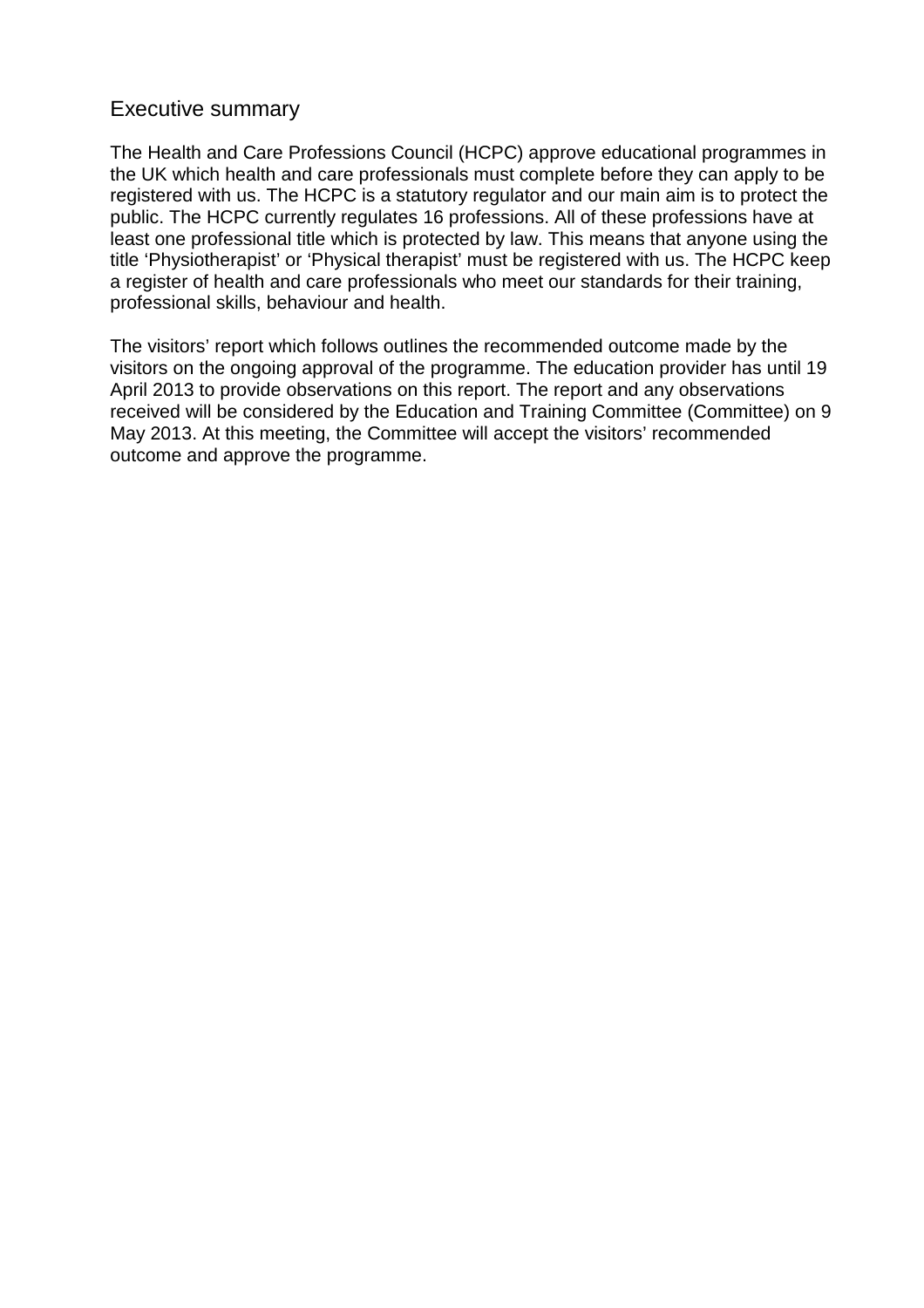### **Introduction**

The HCPC visited the programme at the education provider to consider major changes proposed to the programme. The major change affected the following standards curriculum, practice placements and assessment. The programme was already approved by the HCPC and this visit assessed whether the programme continued to meet the standards of education and training (SETs) and continued to ensure that those who complete the programme meet the standards of proficiency (SOPs) for their part of the Register.

This visit was part of a joint event. The education provider reviewed the programme and the professional body considered their accreditation of the programme. The visit also considered the following programmes - Post Graduate Diploma in Physiotherapy, MSc Speech and Language Therapy (pre registration) and Post Graduate Diploma in Speech and Language Therapy. The education provider, the professional bodies and the HCPC formed a joint panel, with an independent chair and secretary, supplied by the education provider. Whilst the joint panel participated in collaborative scrutiny of all the programmes and dialogue throughout the visit; this report covers the HCPC's recommendations on this programme only. Separate reports exist for the other programmes. As an independent regulatory body, the HCPC's recommended outcome is independent and impartial and based solely on the HCPC's standards. Separate reports, produced by the education provider and the professional body outline their decisions on the programmes status.

| Name of HCPC visitors and profession                       | Anthony Power (Physiotherapist)<br>Lucy Myers (Speech and language<br>therapist)                                                                                                                                                                                             |
|------------------------------------------------------------|------------------------------------------------------------------------------------------------------------------------------------------------------------------------------------------------------------------------------------------------------------------------------|
| HCPC executive officer (in attendance)                     | <b>Ruth Wood</b>                                                                                                                                                                                                                                                             |
| Proposed student numbers                                   | 30 per year                                                                                                                                                                                                                                                                  |
| First approved intake                                      | September 2004                                                                                                                                                                                                                                                               |
| Effective date that programme approval<br>reconfirmed from | September 2013                                                                                                                                                                                                                                                               |
| Chair                                                      | Peter Luther (University of Essex)                                                                                                                                                                                                                                           |
| Secretary                                                  | Kirstie Sceats (University of Essex)                                                                                                                                                                                                                                         |
| Members of the joint panel                                 | Nina Paterson (Chartered Society of<br>Physiotherapy)<br>Sara Eastburn (Chartered Society of<br>Physiotherapy and External Panel<br>Member)<br><b>Martin Colley (Internal Panel</b><br>Member)<br>Tery Killick (Internal Panel Member)<br>Alan Wyatt (Internal Panel Member) |

### Visit details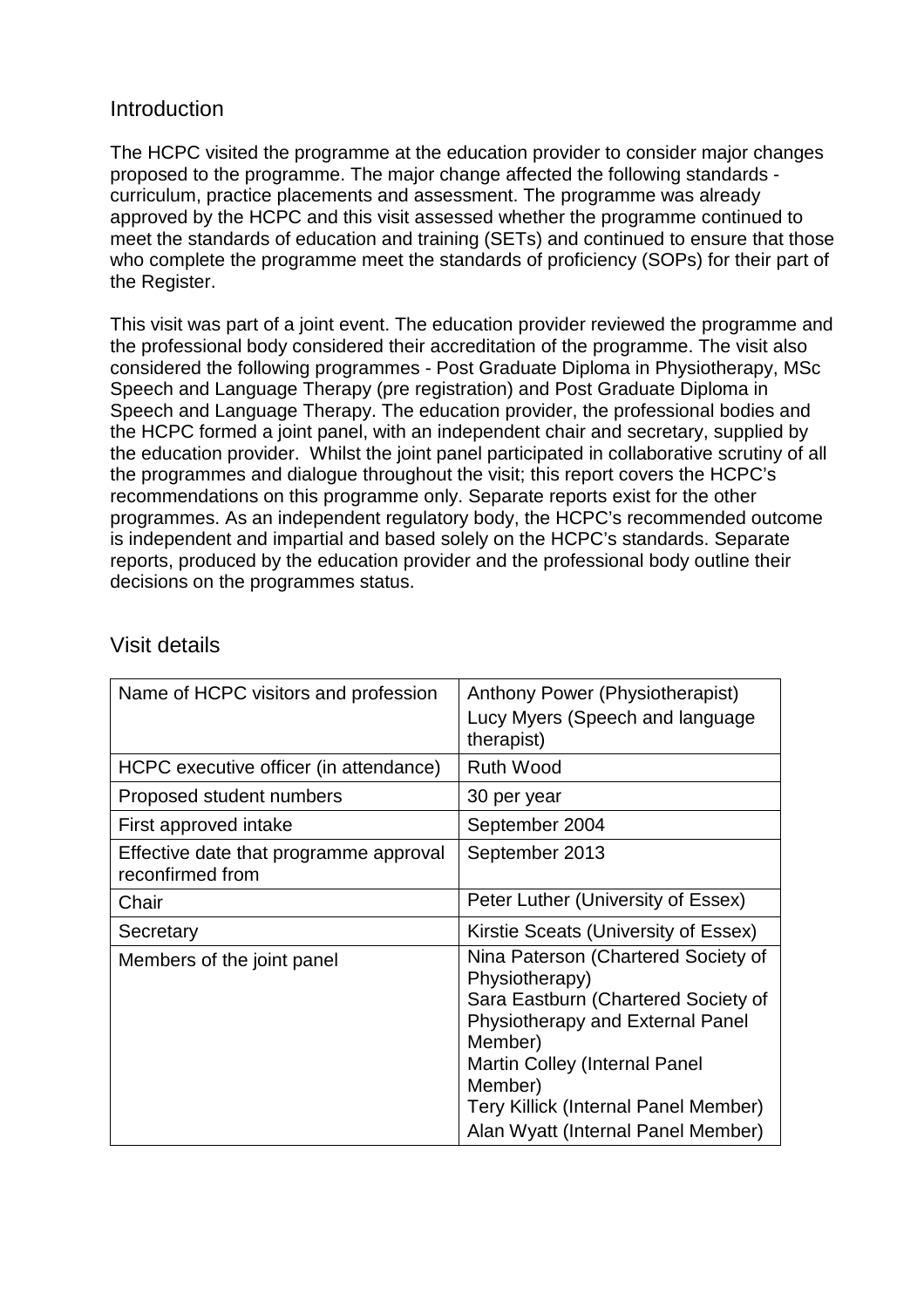# Sources of evidence

Prior to the visit the HCPC reviewed the documentation detailed below, sent by the education provider:

|                                                                                       | Yes | No. | N/A |
|---------------------------------------------------------------------------------------|-----|-----|-----|
| Programme specification                                                               |     |     |     |
| Descriptions of the modules                                                           |     |     |     |
| Mapping document providing evidence of how the<br>education provider has met the SETs |     |     |     |
| Mapping document providing evidence of how the<br>education provider has met the SOPs |     |     |     |
| Practice placement handbook                                                           |     |     |     |
| Student handbook                                                                      |     |     |     |
| Curriculum vitae for relevant staff                                                   |     |     |     |
| External examiners' reports from the last two years                                   |     |     |     |

. During the visit the HCPC saw the following groups or facilities:

|                                                                                                  | Yes | No | N/A |
|--------------------------------------------------------------------------------------------------|-----|----|-----|
| Senior managers of the education provider with<br>responsibility for resources for the programme |     |    |     |
| Programme team                                                                                   |     |    |     |
| Placements providers and educators/mentors                                                       |     |    |     |
| <b>Students</b>                                                                                  |     |    |     |
| Learning resources                                                                               |     |    |     |
| Specialist teaching accommodation<br>(eg specialist laboratories and teaching rooms)             |     |    |     |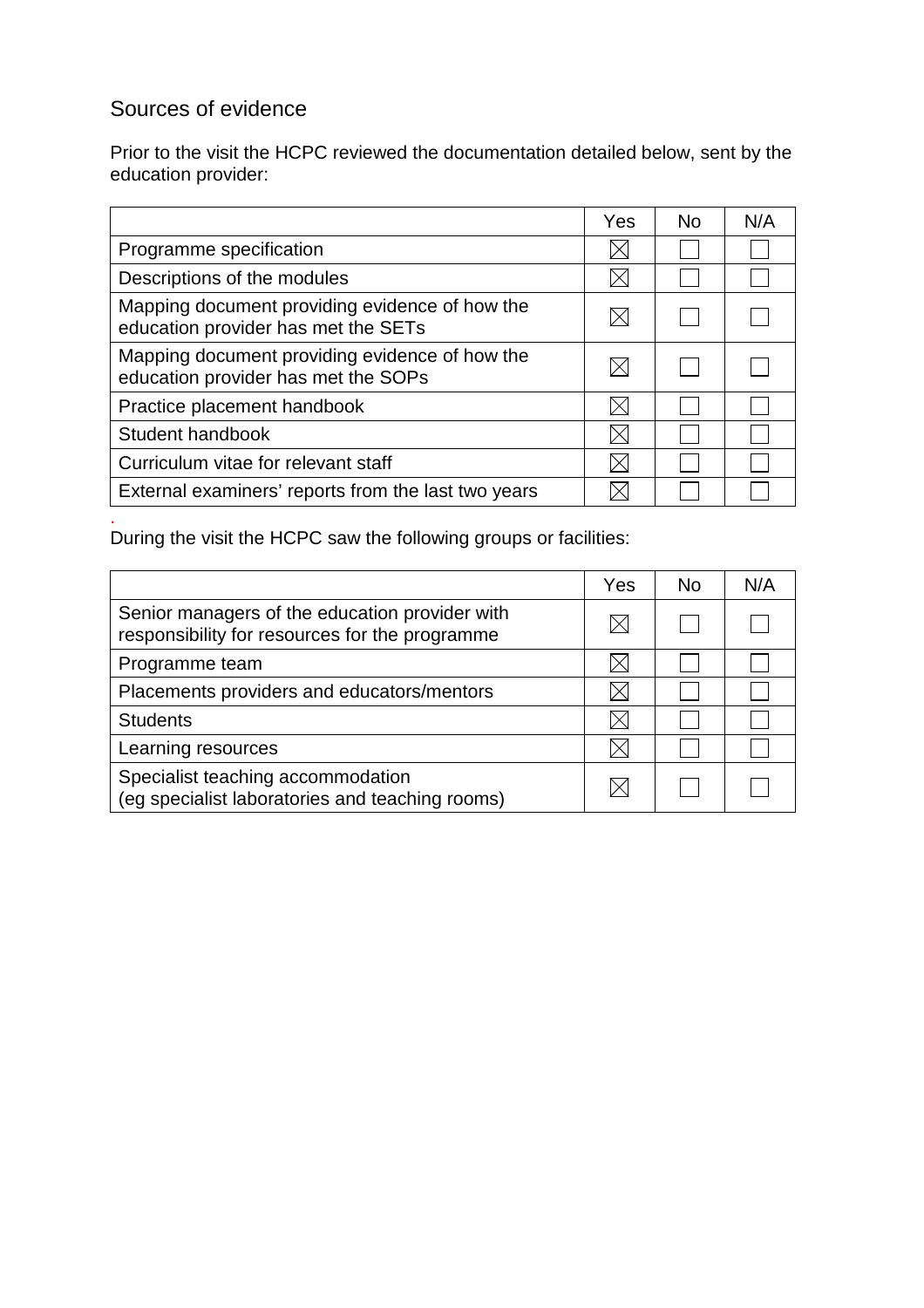### Recommended outcome

To recommend a programme for ongoing approval, the visitors must be assured that the programme meets all of the standards of education and training (SETs) and that those who complete the programme meet our standards of proficiency (SOPs) for their part of the Register.

The visitors agreed to recommend to the Education and Training Committee that the ongoing approval of the programme is reconfirmed.

The visitors did not set any conditions for the programme.

Conditions are requirements that the education provider must meet before the programme can be recommended for ongoing approval. Conditions are set when certain standards of education and training have not been met or there is insufficient evidence of the standard being met.

The visitors did not make any recommendations for the programme.

Recommendations are observations on the programme or education provider which do not need to be met before the programme is recommended for ongoing approval. Recommendations are normally set to encourage further enhancements to the programme and are normally set when it is felt that the particular standard of education and training has been met at, or just above the threshold level.

> Anthony Power Lucy Myers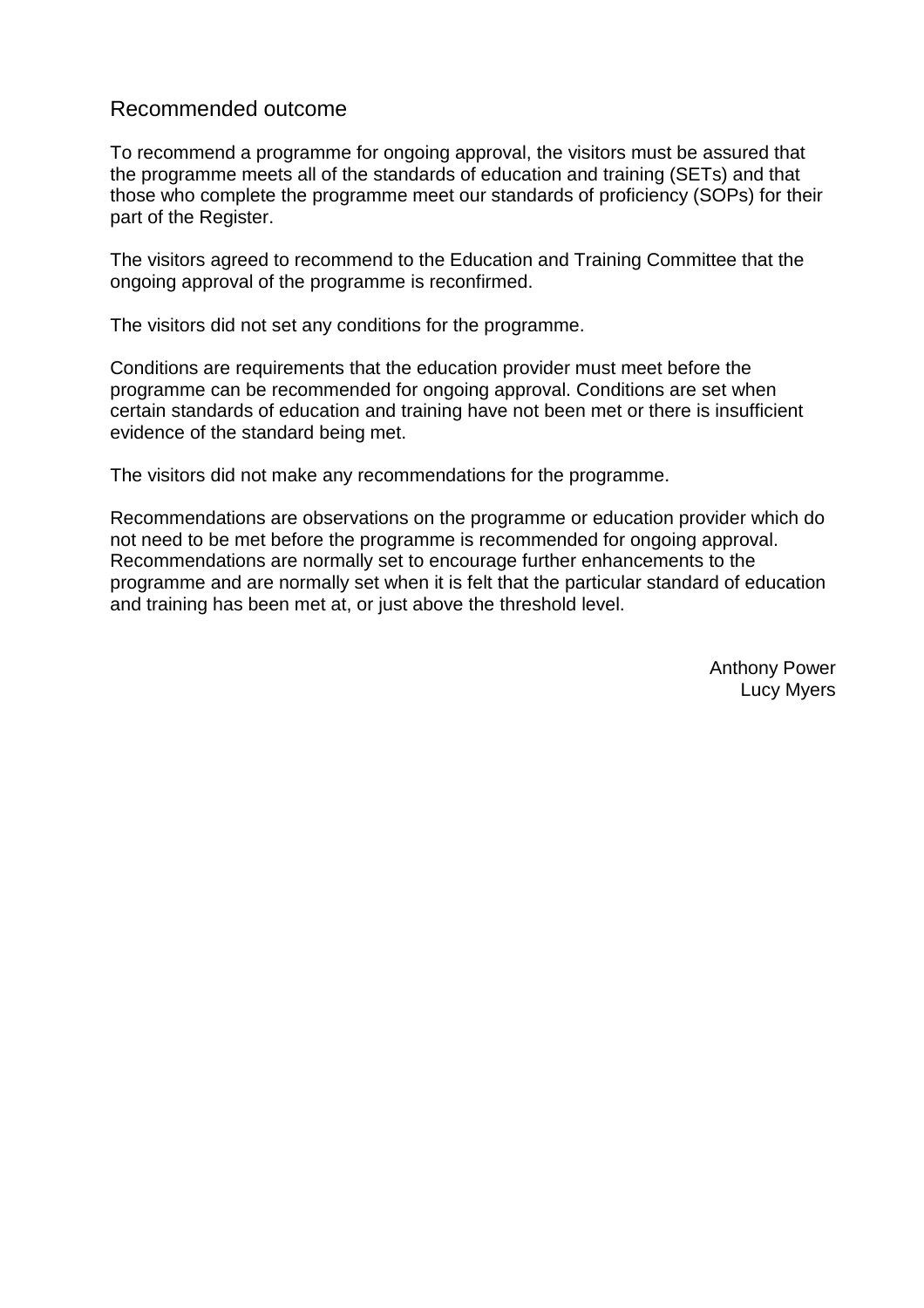# hcpc health & care

## **Visitors' report**

| Name of education provider                          | University of Essex                    |
|-----------------------------------------------------|----------------------------------------|
| <b>Programme name</b>                               | Post Graduate Diploma in Physiotherapy |
| <b>Mode of delivery</b>                             | Full time                              |
| <b>Relevant part of the HCPC</b><br><b>Register</b> | Physiotherapist                        |
| Date of visit                                       | 19 - 20 March 2013                     |

## **Contents**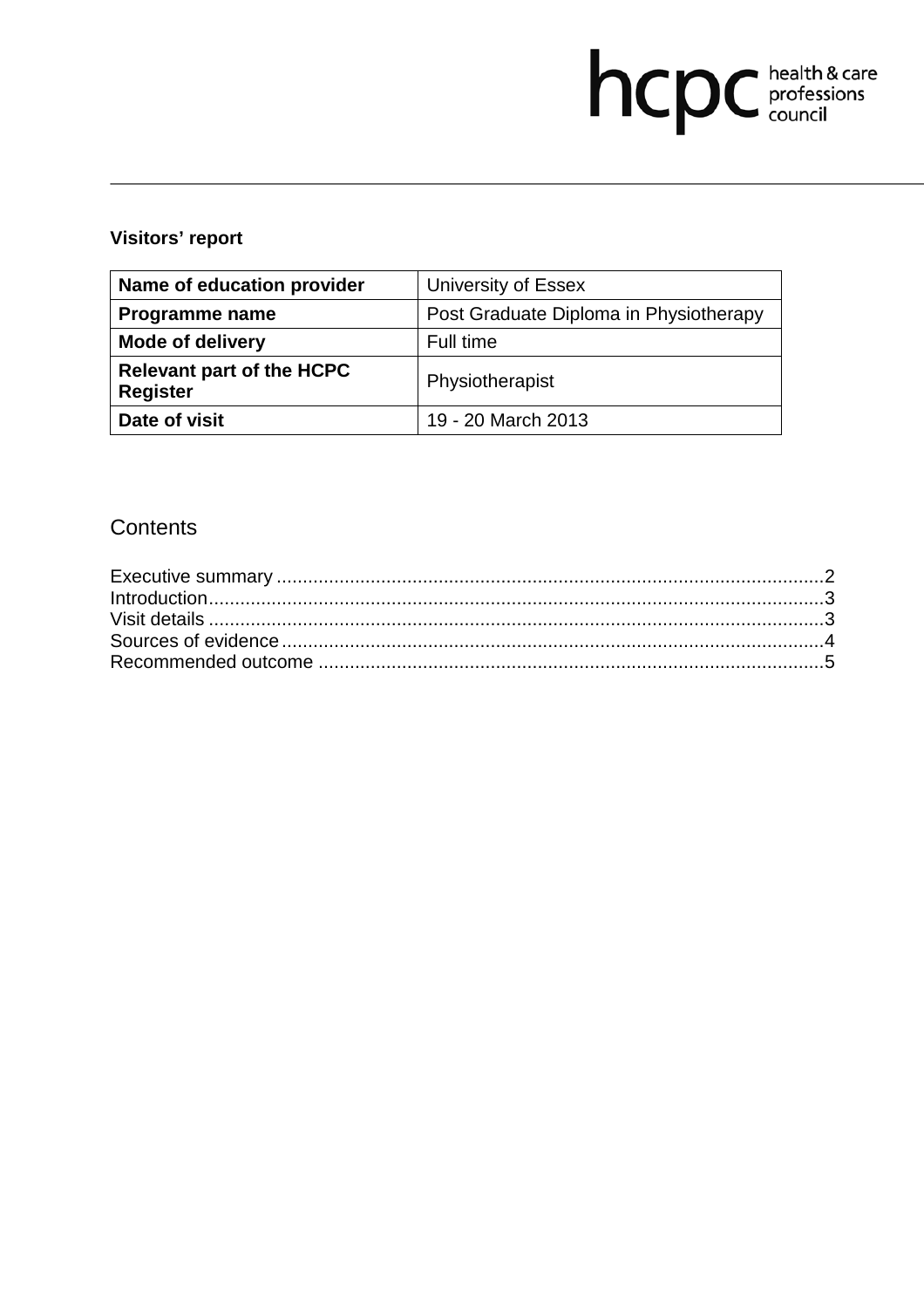### Executive summary

The Health and Care Professions Council (HCPC) approve educational programmes in the UK which health and care professionals must complete before they can apply to be registered with us. The HCPC is a statutory regulator and our main aim is to protect the public. The HCPC currently regulates 16 professions. All of these professions have at least one professional title which is protected by law. This means that anyone using the title 'Physiotherapist' or 'Physical therapist' must be registered with us. The HCPC keep a register of health and care professionals who meet our standards for their training, professional skills, behaviour and health.

The visitors' report which follows outlines the recommended outcome made by the visitors on the approval of the programme. The education provider has until 19 April 2013 to provide observations on this report. The report and any observations received will be considered by the Education and Training Committee (Committee) on 9 May 2013. At this meeting, the Committee will accept the visitors' recommended outcome and approve the programme.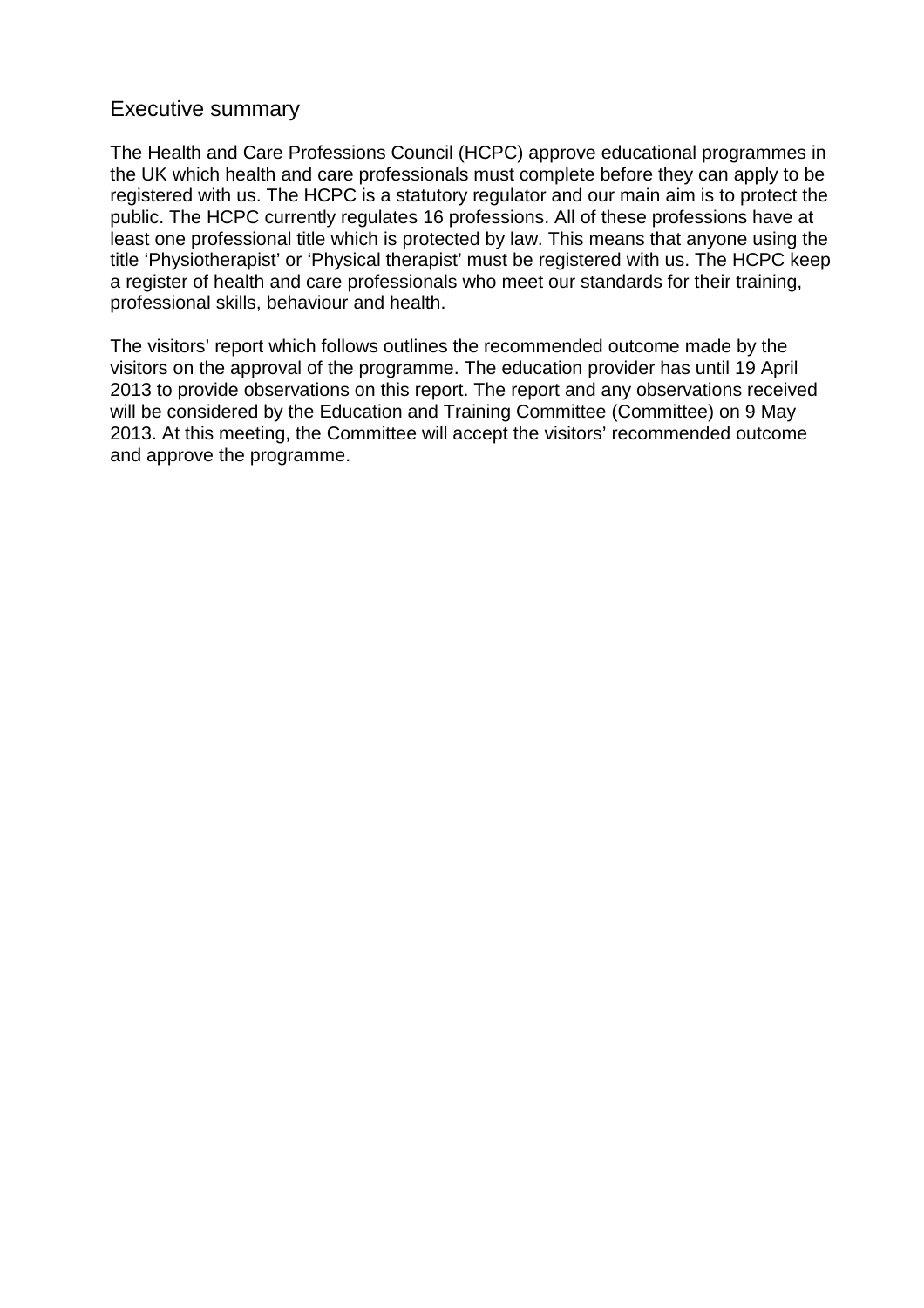### **Introduction**

The HCPC visited the programme at the education provider as it was a new programme which was seeking HCPC approval for the first time. This visit assessed the programme against the standards of education and training (SETs) and considered whether those who complete the programme meet the standards of proficiency (SOPs) for their part of the Register.

This visit was part of a joint event. The education provider reviewed the programme and the professional body considered their accreditation of the programme. The visit also considered the following programmes - MSc Physiotherapy (pre registration), MSc Speech and Language Therapy (pre registration) and Post Graduate Diploma in Speech and Language Therapy. The education provider, the professional bodies and the HCPC formed a joint panel, with an independent chair and secretary, supplied by the education provider. Whilst the joint panel participated in collaborative scrutiny of all the programmes and dialogue throughout the visit; this report covers the HCPC's recommendations on this programme only. Separate reports exist for the other programmes. As an independent regulatory body, the HCPC's recommended outcome is independent and impartial and based solely on the HCPC's standards. Separate reports, produced by the education provider and the professional body outline their decisions on the programme's status.

### Visit details

| Name of HCPC visitors and profession         | Anthony Power (Physiotherapist)<br>Lucy Myers (Speech and language<br>therapist)                                                                                                                                                                                      |
|----------------------------------------------|-----------------------------------------------------------------------------------------------------------------------------------------------------------------------------------------------------------------------------------------------------------------------|
| HCPC executive officer (in attendance)       | <b>Ruth Wood</b>                                                                                                                                                                                                                                                      |
| Proposed student numbers                     | 30 per year                                                                                                                                                                                                                                                           |
| Proposed start date of programme<br>approval | September 2013                                                                                                                                                                                                                                                        |
| Chair                                        | Peter Luther (University of Essex)                                                                                                                                                                                                                                    |
| Secretary                                    | Kirstie Sceats (University of Essex)                                                                                                                                                                                                                                  |
| Members of the joint panel                   | Nina Paterson (Chartered Society of<br>Physiotherapy)<br>Sara Eastburn (Chartered Society of<br>Physiotherapy and External Panel<br>Member)<br>Martin Colley (Internal Panel<br>Member)<br>Tery Killick (Internal Panel Member)<br>Alan Wyatt (Internal Panel Member) |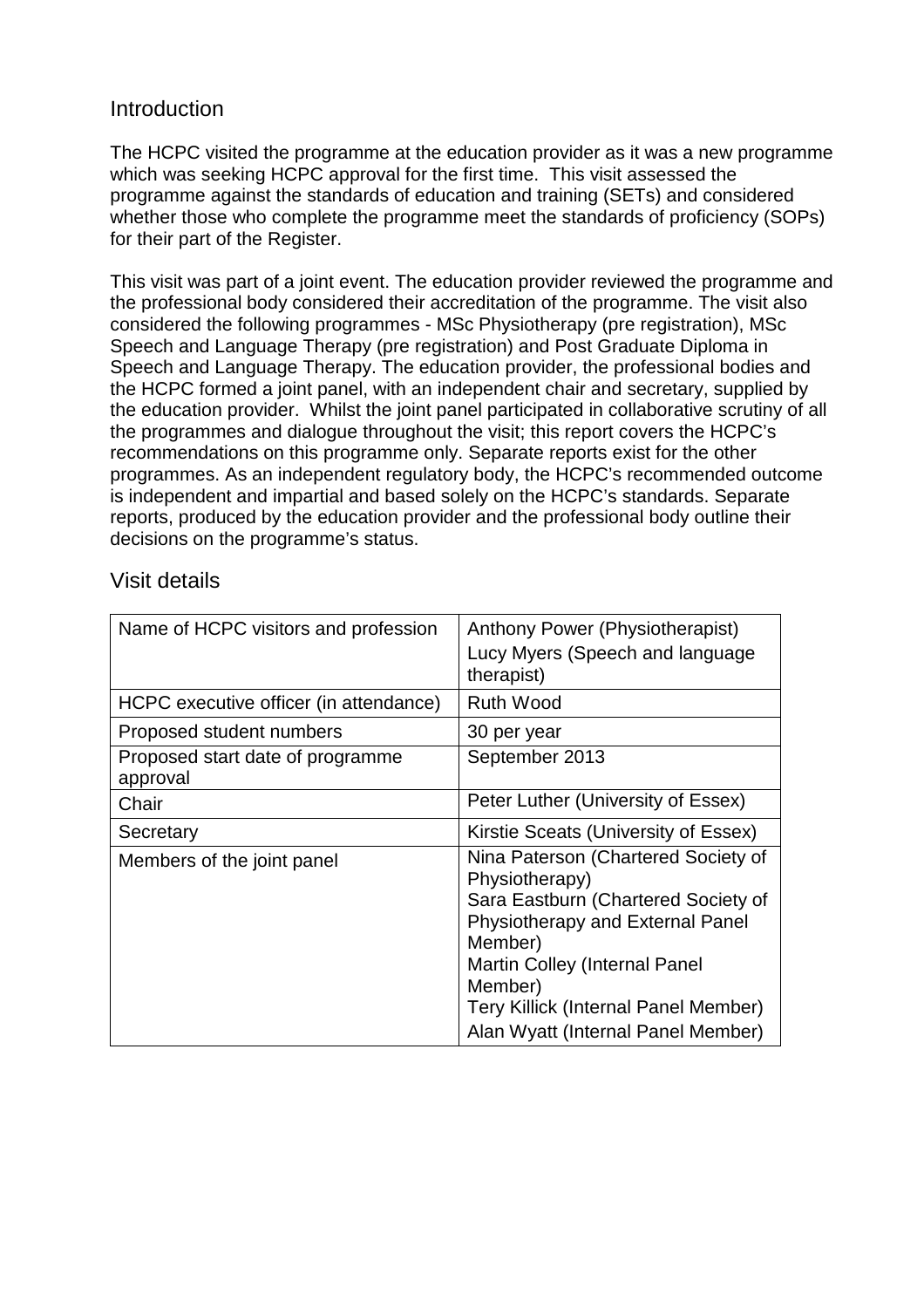### Sources of evidence

.

Prior to the visit the HCPC reviewed the documentation detailed below, sent by the education provider:

|                                                                                       | Yes | <b>No</b> | N/A |
|---------------------------------------------------------------------------------------|-----|-----------|-----|
| Programme specification                                                               |     |           |     |
| Descriptions of the modules                                                           |     |           |     |
| Mapping document providing evidence of how the<br>education provider has met the SETs |     |           |     |
| Mapping document providing evidence of how the<br>education provider has met the SOPs |     |           |     |
| Practice placement handbook                                                           |     |           |     |
| Student handbook                                                                      |     |           |     |
| Curriculum vitae for relevant staff                                                   |     |           |     |
| External examiners' reports from the last two years                                   |     |           |     |

The HCPC did not review external examiners' reports from the last two years prior to the visit for this programme. This programme is a new exit award from the approved MSc Physiotherapy (pre registration) programme. The visitors reviewed the external examiners reports from the last two years for the MSc Physiotherapy (pre registration) programme.

During the visit the HCPC saw the following groups or facilities:

|                                                                                                  | Yes | <b>No</b> | N/A |
|--------------------------------------------------------------------------------------------------|-----|-----------|-----|
| Senior managers of the education provider with<br>responsibility for resources for the programme |     |           |     |
| Programme team                                                                                   |     |           |     |
| Placements providers and educators/mentors                                                       |     |           |     |
| <b>Students</b>                                                                                  |     |           |     |
| Learning resources                                                                               |     |           |     |
| Specialist teaching accommodation<br>(eg specialist laboratories and teaching rooms)             |     |           |     |

This programme is a new step off award from the MSc Physiotherapy (pre registration programme. The HCPC met with students from the MSc Physiotherapy (pre registration programme.